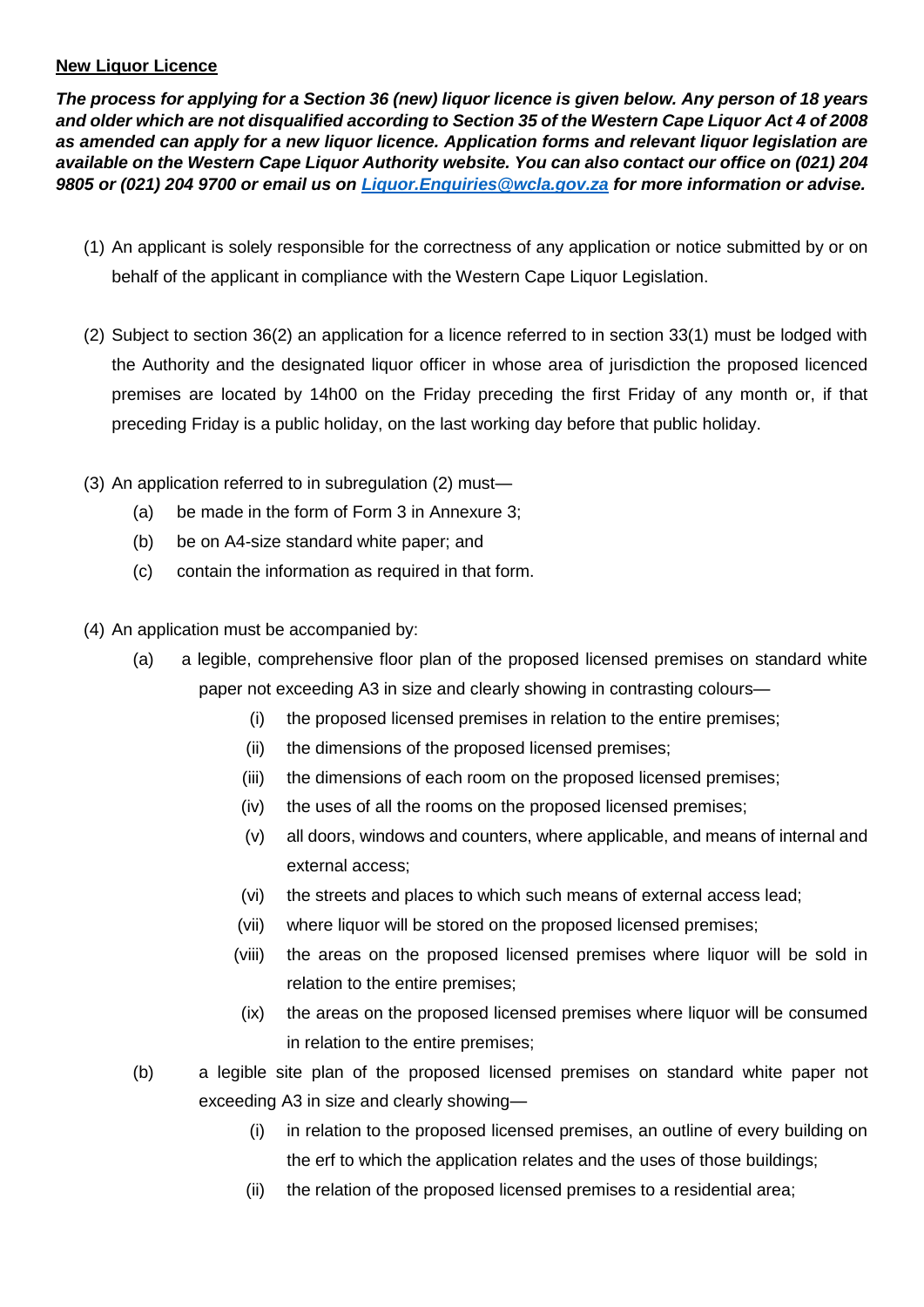- (iii) the relation of the proposed licensed premises to any institutions referred to in section 34(1)(e)(ii) to (v), with distances indicated in metres;
- (iv) the relation of the proposed licensed premises to an undertaking referred to in section 41(1)(c)(i), with distances indicated in metres;
- (v) other licensed premises on the erf;
- (vi) the relation of the proposed licensed premises to areas where delivery vehicles will stop to load and offload goods; and
- (vii) the date of preparation of the plan and the name and address of the person who prepared the plan;
- (c) an aerial view map showing the relation of the proposed licensed premises to a residential area;
- (d) in a separate document, a description of the premises, with reference to the construction, layout, furnishing, fixtures, fittings and floor covering;
- (e) indexed colour photographs showing the completed internal and external features of the proposed licensed premises as indicated on the floor plan referred to in paragraph (a) or, where the application relates to incomplete premises referred to in section 44, the stage of completion of the premises;
- (f) written representations in support of the application;
- (g) written representations in support of any determination, consent, approval or authority required by the applicant in terms of the Act;
- (h) proof that the applicable application fee set out in Item 1 of Annexure 1 has been paid to the Authority;
- (i) a certified copy of the—
	- (i) identity card or document of the applicant;
	- (ii) passport and visa or, where applicable, the permanent residence permit of the applicant, if the applicant is a foreigner; or
	- (iii) relevant registration documents, indicating the identity and, where applicable, the financial interest of all the members, directors, partners, beneficiaries or trustees of the applicant, if the applicant is a person other than a natural person;
- (j) such other documents as may be specified on the application form and in the Act, or as may be requested by the Authority;
- (k) an affidavit by the applicant that he, she or it is not disqualified in terms of section 35 from holding a liquor licence;
- (l) proof that the applicant has lodged the application with the designated liquor officer in whose area of jurisdiction the proposed licensed premises are located;
- (m) proof that the applicant has the right to occupy the proposed licensed premises;
- (n) proof of ownership of the proposed licensed premises or, if the applicant is not the owner of the premises, written consent from the owner that the applicant may use the proposed licensed premises for the purposes of the licence applied for; and